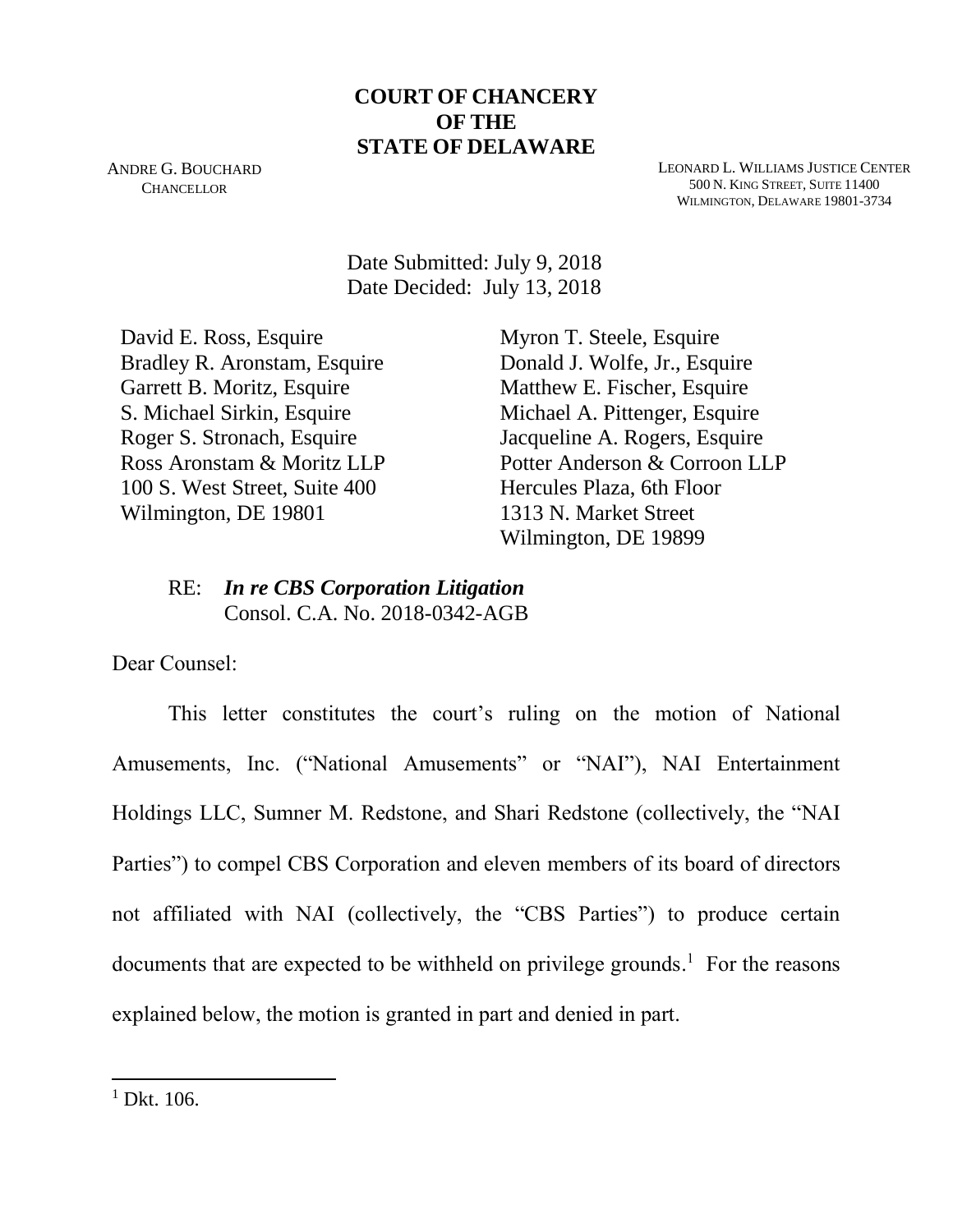## **I. Background**

CBS Corporation and Viacom Inc. were part of one company before they were split into standalone entities in 2005. CBS has two classes of stock, both of which are publicly traded on the New York Stock Exchange. The Class A common stock has voting power; the Class B common stock does not. Ms. Redstone, through her control of NAI, effectively controls approximately 79.7% of the voting power of CBS. In contrast to its voting power, NAI owns only approximately 10.3% of the economic stake in CBS.

Since 2006, the law firm of Wachtell, Lipton, Rosen & Katz has served as outside counsel to CBS and, from time to time, served as counsel to the nominating and governance committee and the compensation committee of the CBS board of directors (the "Board").<sup>2</sup> Martin Lipton, a founding partner of Wachtell Lipton, has been the primary partner handling the CBS representation.

Wachtell Lipton has represented CBS in connection with a range of matters, some of which have implicated the relationship between CBS and its controlling stockholder and some of which have not.<sup>3</sup> With respect to the latter category, for example, Wachtell Lipton represented CBS in the divestiture of CBS Radio in 2017,

<sup>2</sup> Affidavit of Martin Lipton ¶ 3 (Dkt. 118).

 $3$  Lipton Aff.  $\P\P$  4-5.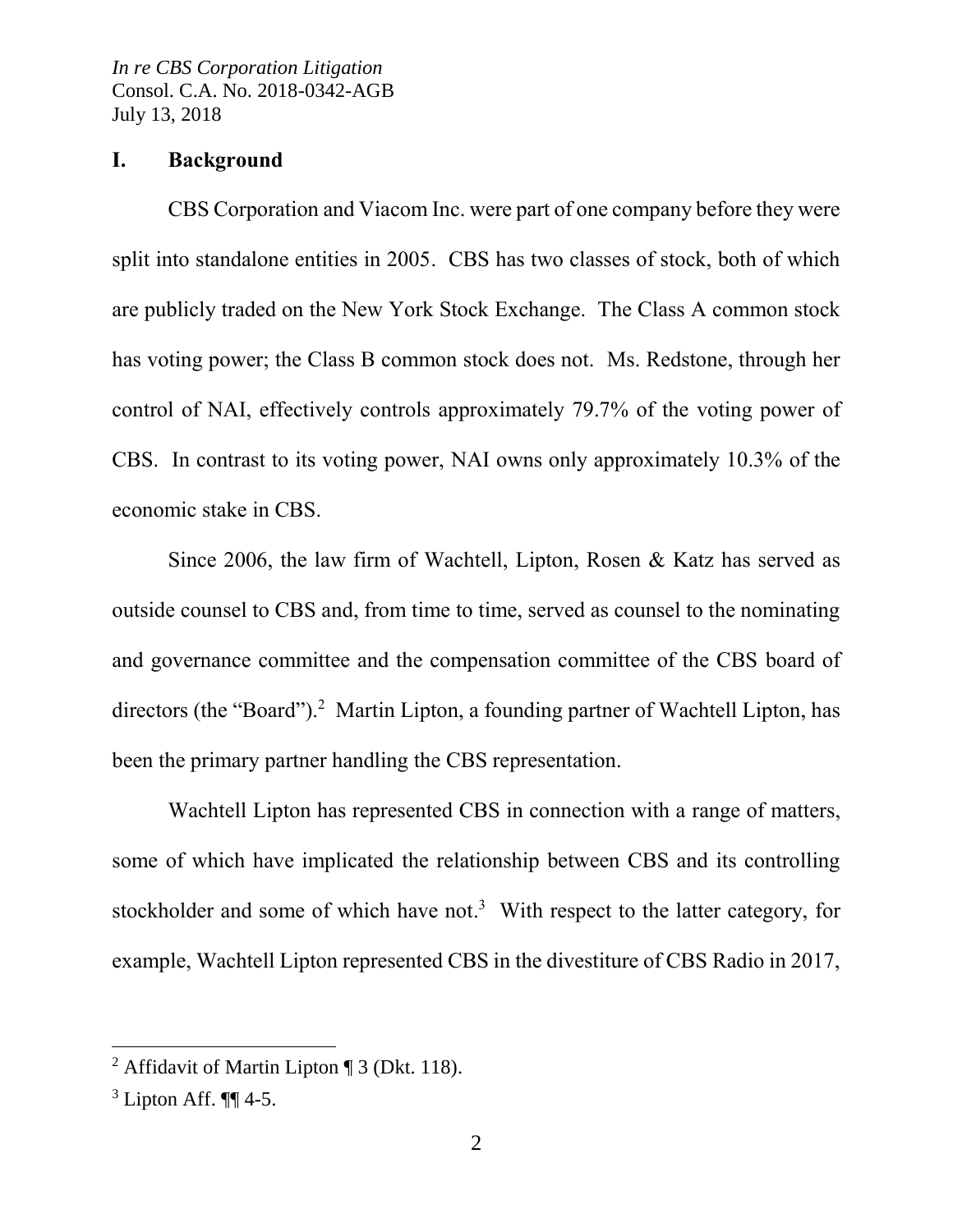in the split-off of its billboard advertising business in 2014, and in various "typical

corporate finance matters as well as disclosure and SEC filing questions that arise in

the ordinary course."<sup>4</sup> With respect to the former category, Mr. Lipton described

Wachtell Lipton's role, in relevant part, as follows:

Wachtell Lipton has also advised CBS regarding the company's control relationship with National Amusements and individuals who control or could potentially control National Amusements, namely, Sumner Redstone and Shari Redstone. The topics of that advice have included the options available to the company vis-à-vis its controller as a legal matter, encompassing both National Amusements' obligations to the company and the company's other stockholders as a matter of Delaware law and the options available to CBS in dealing with its controller under Delaware law and the company's bylaws and certificate of incorporation. There were any number of times over the years when the company sought legal advice arising from concern that National Amusements and its principals might take actions that were not in the best interests of CBS and its stockholders and that would go against the long-standing and public representations regarding CBS's independent governance under an independent board of directors.<sup>5</sup>

On September 27, 2016, NAI's outside counsel (Cleary Gottlieb Steen &

Hamilton LLP) sent Wachtell Lipton a draft of a letter from NAI requesting that CBS consider a potential combination with Viacom.<sup>6</sup> The draft letter stated: "In light of [NAI's] controlling interest in each of [CBS] and [Viacom], we expect that

 $4$  Lipton Aff.  $\P$  4.

 $<sup>5</sup>$  Lipton Aff. ¶ 5.</sup>

<sup>6</sup> Affidavit of Roger S. Stronach Ex. 2 (Dkt. 118).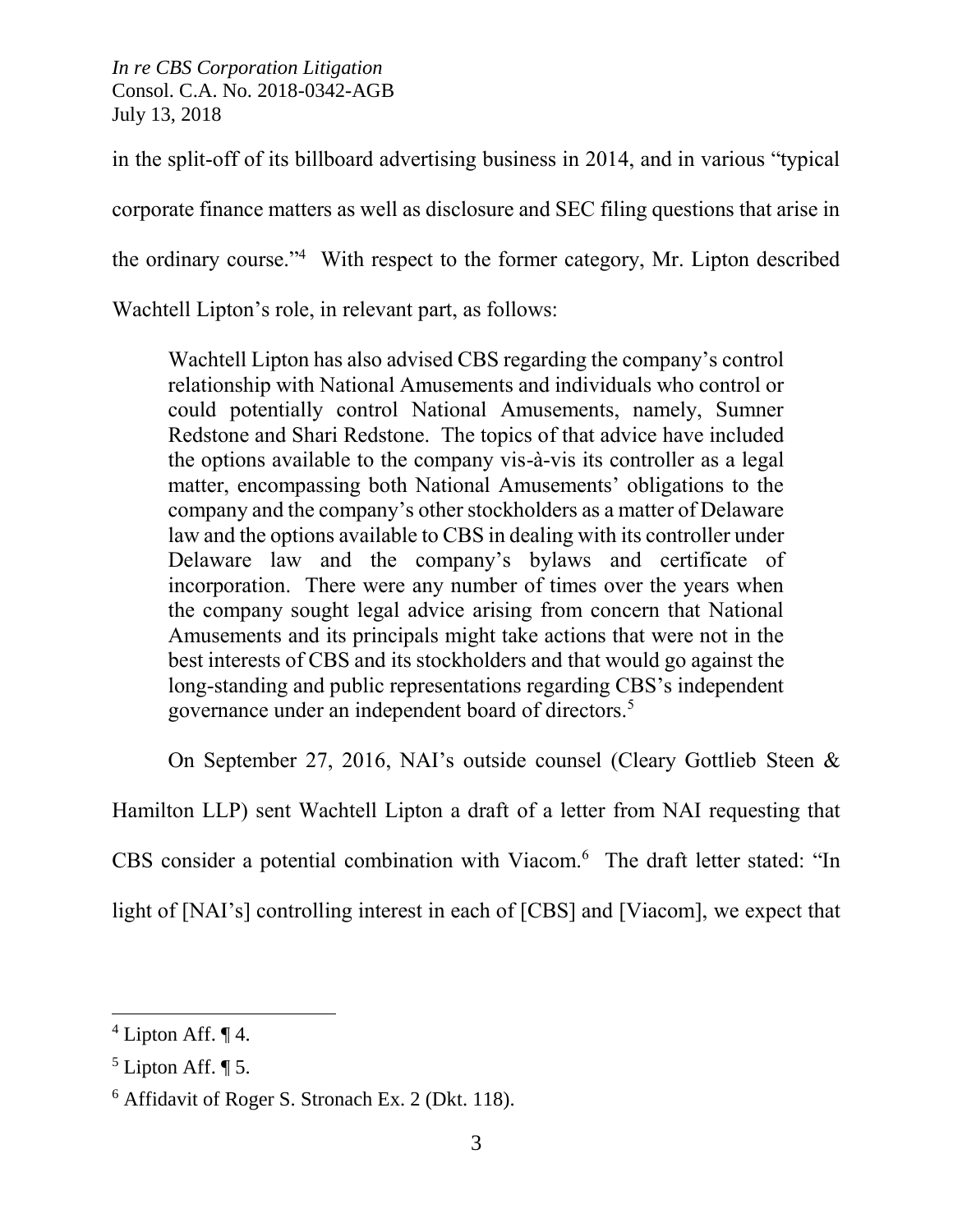each company will establish a special committee to evaluate, explore, consider and, if they determine advisable, negotiate a potential combination[.]"7

On September 29, 2016, the Board adopted resolutions authorizing a special committee of independent directors (the "2016 Special Committee") "to act as a disinterested body for the purpose of considering, negotiating and overseeing the Potential Transaction, including if appropriate recommending in favor of or against the Potential Transaction to the Board and stockholders (the 'Special Committee Matters')."<sup>8</sup> The Board resolutions included a broad delegation of authority to the 2016 Special Committee:

*[T]he Committee shall have the full powers, authorities, duties, rights and responsibilities of the Board with respect to matters relating to, or arising from, any Special Committee Matters* including, without limitation, that the Committee shall be authorized and empowered to (a) take such actions as it may deem necessary or desirable to consider, negotiate and oversee the Potential Transaction, including with respect to making recommendations to the Board and stockholders with respect to the Potential Transaction to do or not to do the Potential Transaction, (b) determine whether any such Special Committee Matters are in the best interest of the Corporation and its stockholders and to report its recommendation to the Board and/or the stockholders of the Corporation, and (c) assist in the preparation and filing of any

l

<sup>&</sup>lt;sup>7</sup> Stronach Aff. Ex. 2 at 2. This text was removed from the final version of the letter sent on September 29, 2016. The final version instead stated: "We therefore request the board of each company take the appropriate steps to consider the proposed transaction." *Id.* Ex. 3 at CBS00000925.

<sup>8</sup> Stronach Aff. Ex. 7 at CBS00000231.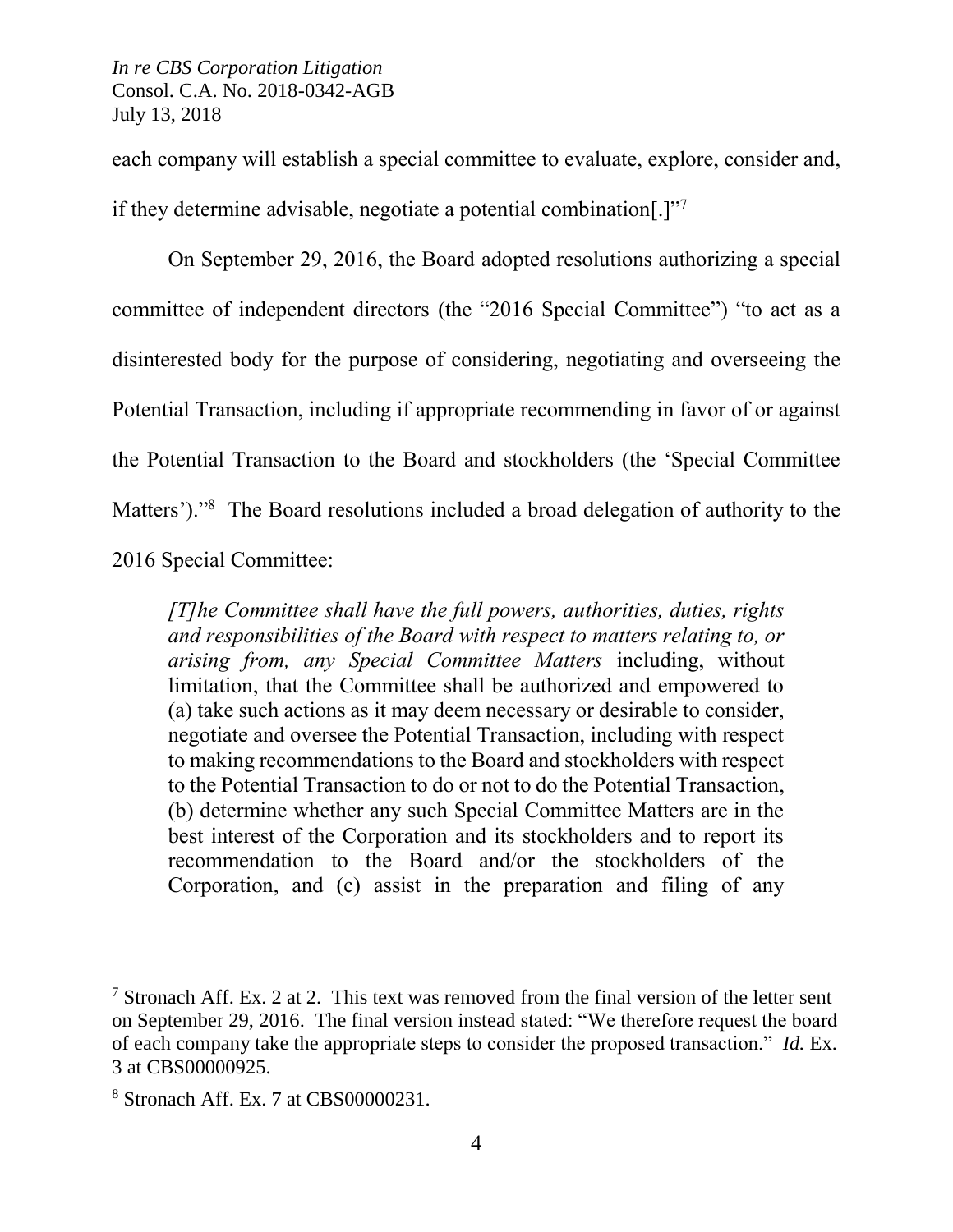> documents as may be required with respect to matters relating to, or arising from, any such Special Committee Matters[.]<sup>9</sup>

The Board resolutions authorizing the 2016 Special Committee and the

charter for the committee that the Board approved both required that the directors,

officers, and agents of CBS cooperate with it so that it could carry out its duties:

[T]he directors, officers, employees and agents of the Corporation . . . hereby are authorized and directed to cooperate fully with the Committee and its advisors to facilitate the matters within the scope of its authorities and responsibilities, including to provide the Committee with business, financial and other information as reasonably requested by the Committee<sup>[.] $10$ </sup>

\* \* \* \* \*

All officers, employees and agents of the Corporation shall supply any information and take all appropriate actions as reasonably requested by the Committee or its representatives and to otherwise assist the Committee in carrying out its duties pursuant to this Charter.<sup>11</sup>

The work of the 2016 Special Committee apparently ended in December 2016.<sup>12</sup>

By early January 2018, Ms. Redstone again formally approached the boards

of CBS and Viacom and pressed for a combination of the two companies.<sup>13</sup> On

<sup>&</sup>lt;sup>9</sup> *Id.* (emphasis added).

<sup>&</sup>lt;sup>10</sup> Stronach Aff. Ex. 7 at CBS00000232 (Board resolutions).

<sup>&</sup>lt;sup>11</sup> *Id.* at CBS00000234 (charter).

<sup>12</sup> Tr. 56 (July 9, 2018); *see also* Am. Compl. ¶ 47 (referring to December 12, 2016 as the date "merger talks were called off").

<sup>13</sup> Am. Compl. ¶ 49 (Dkt. 42).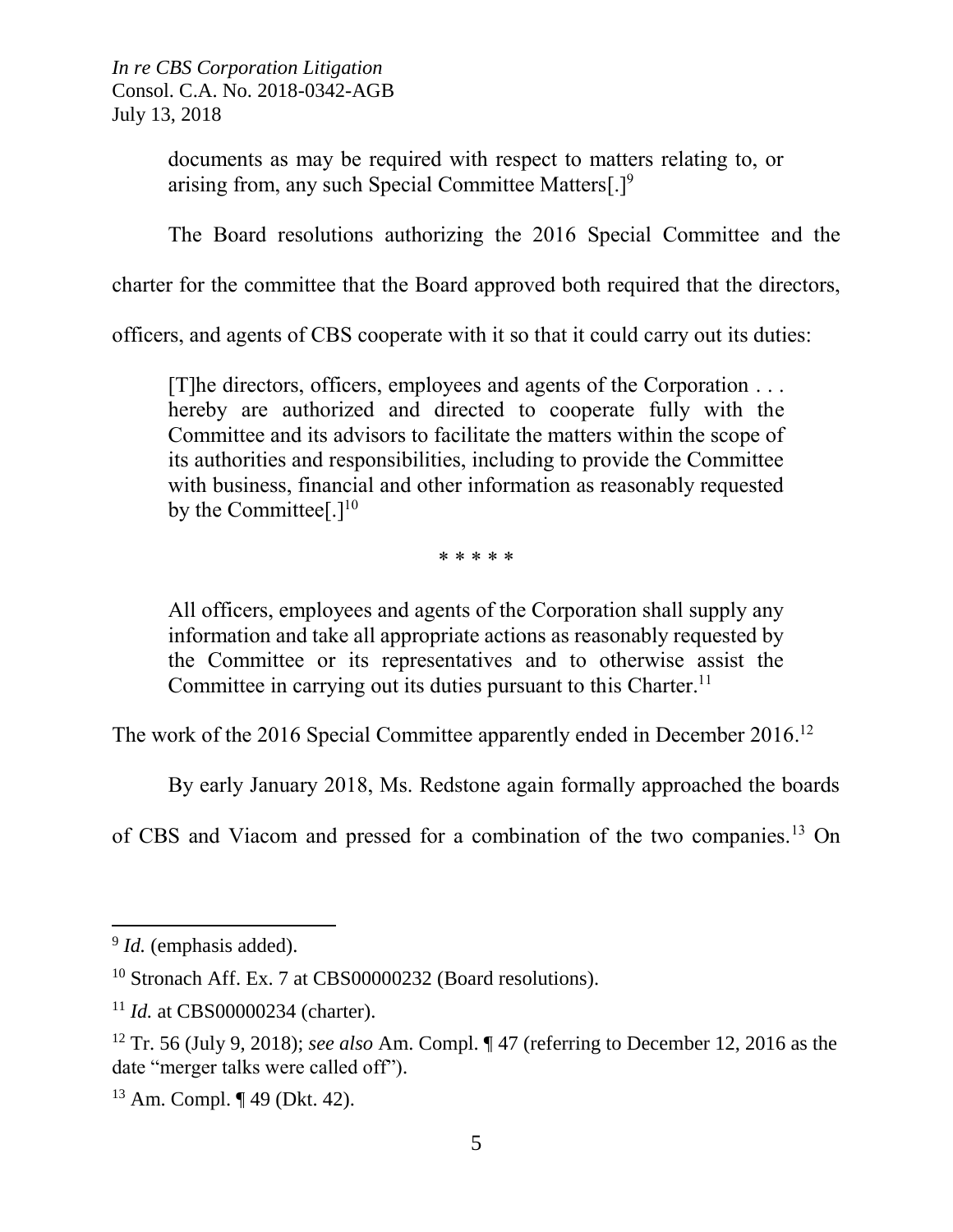February 1, 2018, the Board adopted resolutions to form a second special committee (the "2018 Special Committee") "for the purpose of considering, negotiating and overseeing the potential combination" of CBS and Viacom.<sup>14</sup> The delegation of authority to the 2018 Special Committee is substantively the same as the delegation of authority to the 2016 Special Committee.<sup>15</sup> The Board resolutions authorizing, and the charter for, the 2018 Special Committee also contain identical directives requiring the full cooperation of directors, officers, employees, and agents of CBS as were adopted for the 2016 Special Committee.<sup>16</sup>

The 2018 Special Committee remains active.<sup>17</sup> I refer to the 2016 and 2018 Special Committees hereafter collectively as the "Special Committees."

On or about May 13, 2018, the 2018 Special Committee determined that a CBS/Viacom merger is not in the best interests of CBS stockholders, other than NAI.<sup>18</sup> The 2018 Special Committee also recommended that the Board consider the issuance of a dividend of Class A voting stock to all holders of Class A voting and Class B non-voting stock (the "Stock Dividend").<sup>19</sup> The Stock Dividend, the

<sup>14</sup> Stronach Aff. Ex. 8 at CBS00000111.

<sup>&</sup>lt;sup>15</sup> Compare Stronach Aff. Ex. 7 at CBS00000231 with Ex. 8 at CBS00000108-109.

<sup>&</sup>lt;sup>16</sup> Compare Stronach Aff. Ex. 7 at CBS00000232, 34 with Ex. 8 at CBS0000109, 111.

 $17$  Tr. 93 (July 9, 2018).

 $18$  Am. Compl.  $\P$  67.

<sup>19</sup> Am. Compl. ¶ 75.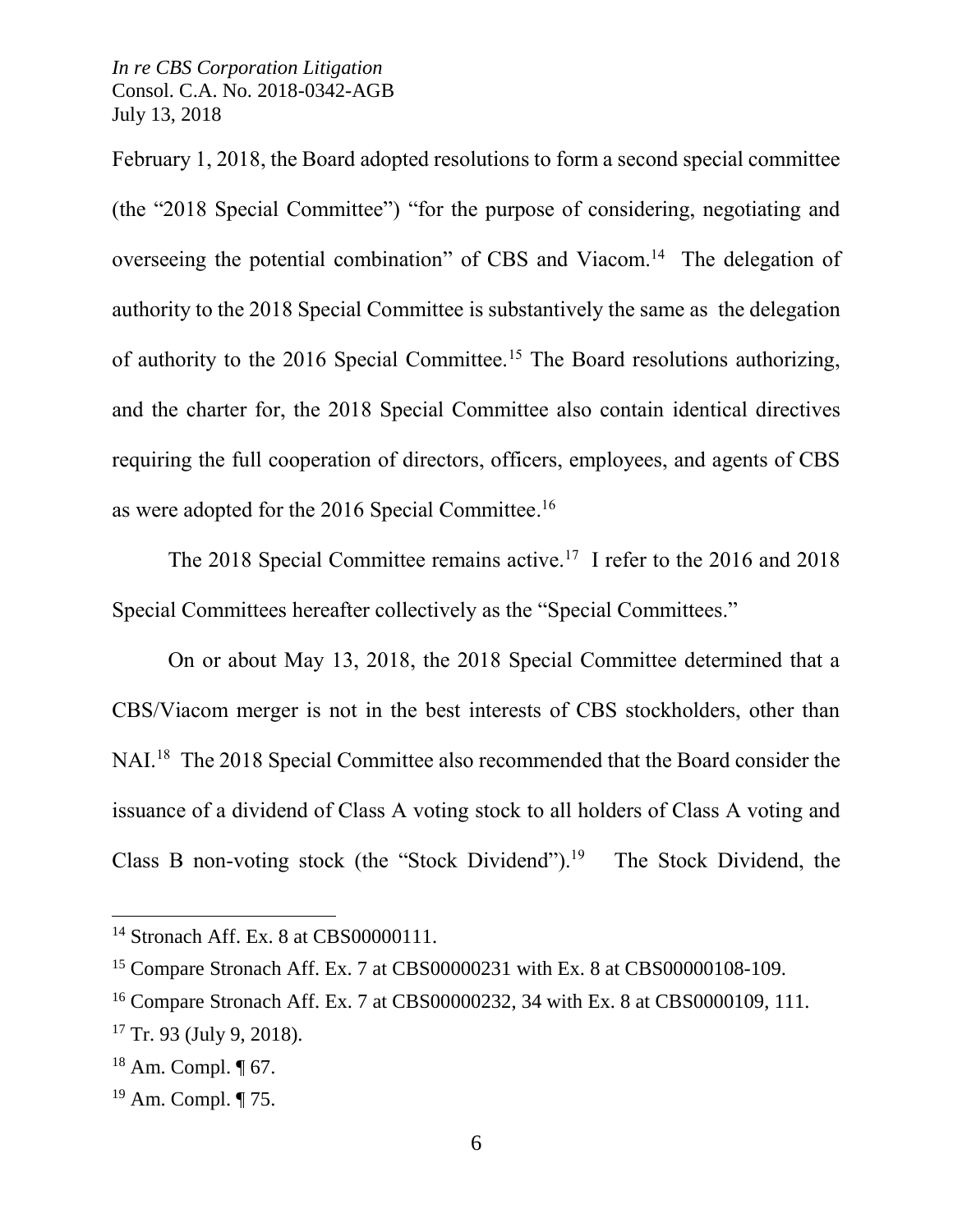implementation of which is subject to judicial approval,<sup>20</sup> would have the effect of reducing NAI's voting power from approximately 80% to 20% if implemented, but would not dilute the economic ownership interests of any CBS stockholder, including NAI.<sup>21</sup>

On May 16, the day before a Board meeting requested by the 2018 Special Committee, NAI executed and delivered written consents to amend CBS's bylaws to, among other things, require approval by 90% of the directors then in office at two separate meetings held at least twenty business days apart in order to declare a dividend (the "90% Bylaw"). On May 17, the Board voted to approve the Stock Dividend by a vote of 11-3.<sup>22</sup> NAI's three designees to the fourteen-person Board— Ms. Redstone, David Andelman, and Robert Klieger (the "NAI Affiliated Directors")—cast the only dissenting votes.<sup>23</sup>

This litigation commenced on May 14, 2018. An expedited trial to adjudicate the validity of the Stock Dividend and 90% Bylaw, among other matters, is scheduled to commence on October 3, 2018.

<sup>23</sup> *Id.*

l

<sup>20</sup> *CBS Corp. v. Nat'l Amusements, Inc.*, 2018 WL 2263385, at \*2 (Del. Ch. May 17, 2018).

 $21$  Am. Compl.  $\P$  7.

 $22$  Am. Compl.  $\P\P$  9-10, 93.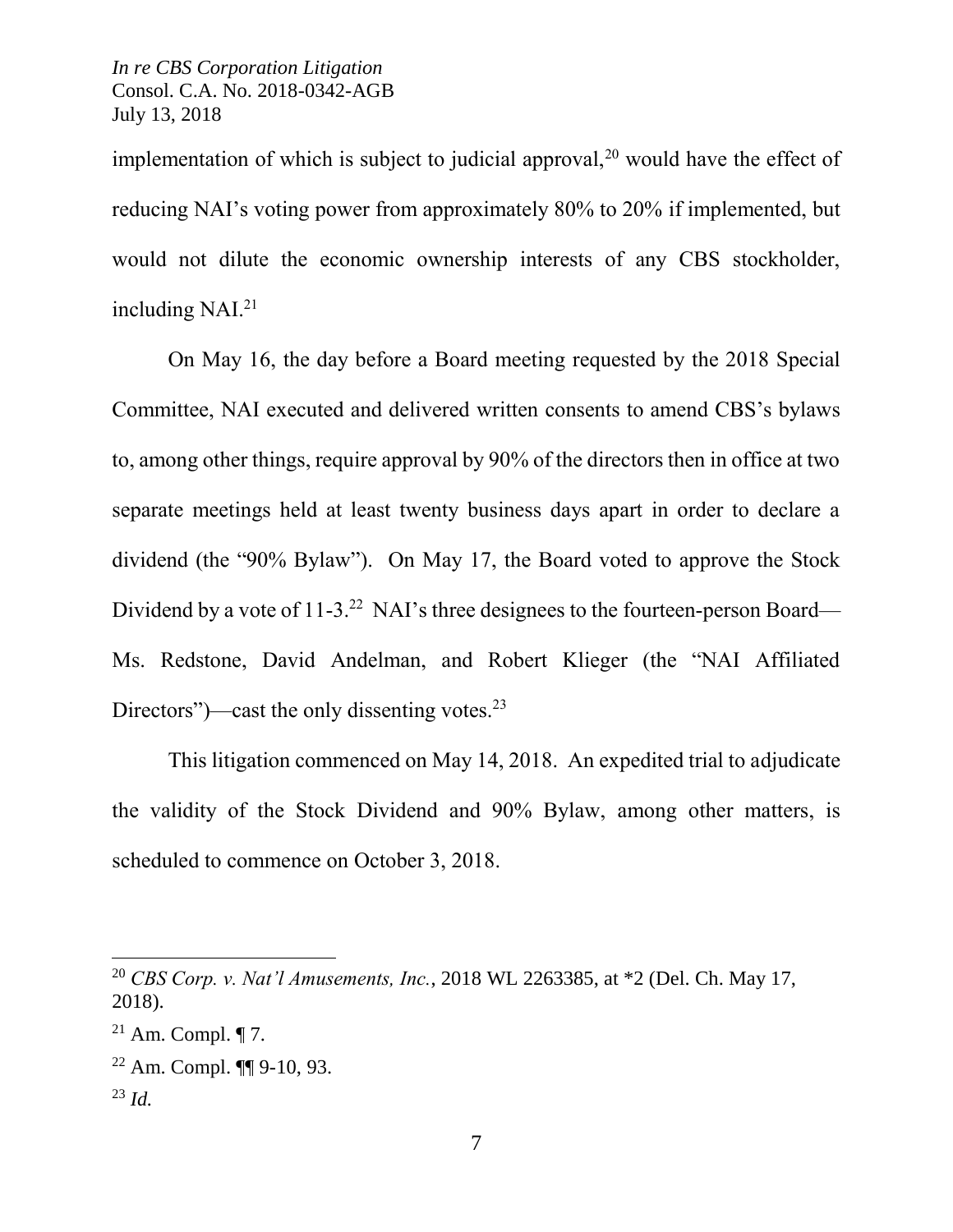## **II. The Parties' Contentions**

In its motion, the NAI Parties seek to compel the CBS Parties to produce two categories "of privileged materials involving communications with CBS Counsel from before May 14, 2018:"

- 1. Communications with and between CBS Counsel and any officer or director of CBS.
- 2. Communications between the (i) members of the special committees of the CBS Board formed to consider a potential CBS/Viacom transaction or committee counsel, on the one hand, and (ii) CBS Counsel, on the other hand. 24

The term "CBS Counsel" is defined as "in-house and outside counsel to CBS and its board,"<sup>25</sup> which means, for purposes of this motion, in-house counsel and Wachtell Lipton.<sup>26</sup> The NAI Parties contend that the NAI Affiliated Directors are entitled to the above two categories of documents on the theory that they have a right as directors of a Delaware corporation to unfettered access to any legal advice rendered to CBS or other members of its Board as joint clients of CBS Counsel.

The CBS Parties advance essentially four arguments in response. First, they contend that the NAI Parties have no right to privileged communications concerning the "use or abuse of NAI control" *from 2005 forward* because NAI and its designees

<sup>&</sup>lt;sup>24</sup> Mot. to Compel  $\P$  6.

 $^{25}$  *Id.*  $\P$  2.

 $26$  Tr. 5-6 (July 9, 2018).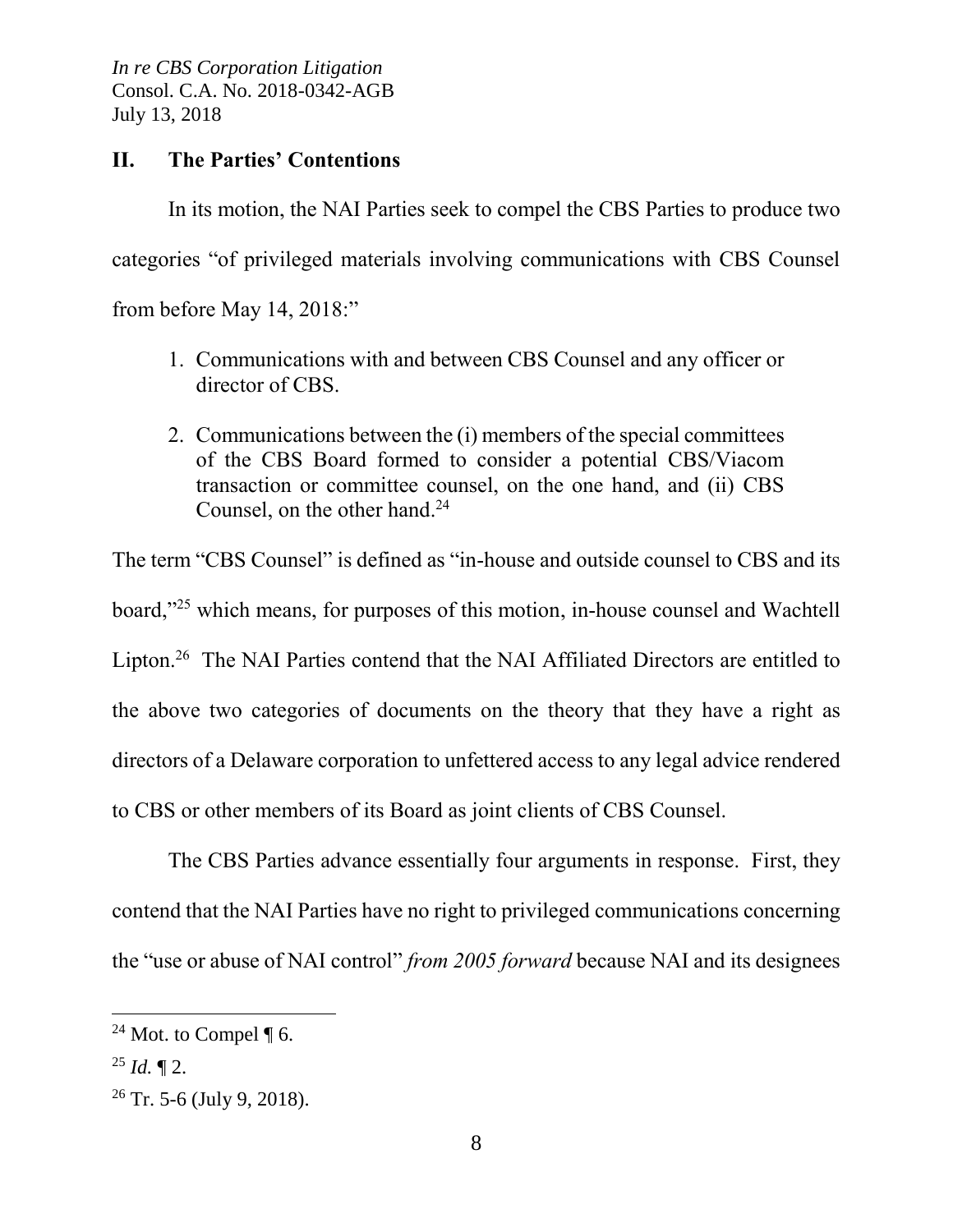on the Board would have been adverse to CBS on this issue "from the get-go" and thus "could not have reasonably expected that they were represented by CBS's outside counsel as to these issues."<sup>27</sup>

Second, focusing on a shorter time period beginning in September 2016, the CBS Parties contend that "the NAI Parties have no right to CBS's privileged documents concerning the CBS/Viacom merger proposals, whether emanating from the Special Committee or not" because "[a]dversity on that subject was obvious from the moment in 2016 when NAI first placed itself across the negotiating table from CBS."<sup>28</sup>

Third, in a narrower variation of its second argument, the CBS Parties contend that the "NAI Parties have no right to privileged documents related to the Special Committees' processes," meaning "privileged communications (1) between the Special Committee and CBS's inside and outside counsel and (2) between CBS management and CBS's counsel in aid of the Special Committee process."<sup>29</sup> According to the CBS Parties, these communications are protected by the Special

<sup>&</sup>lt;sup>27</sup> Tr. 66 (July 9, 2018); Opp'n to Mot. to Compel  $\P$  8.

<sup>&</sup>lt;sup>28</sup> Opp'n to Mot. to Compel ¶ 9.

 $^{29}$  *Id.*  $\blacksquare$  10.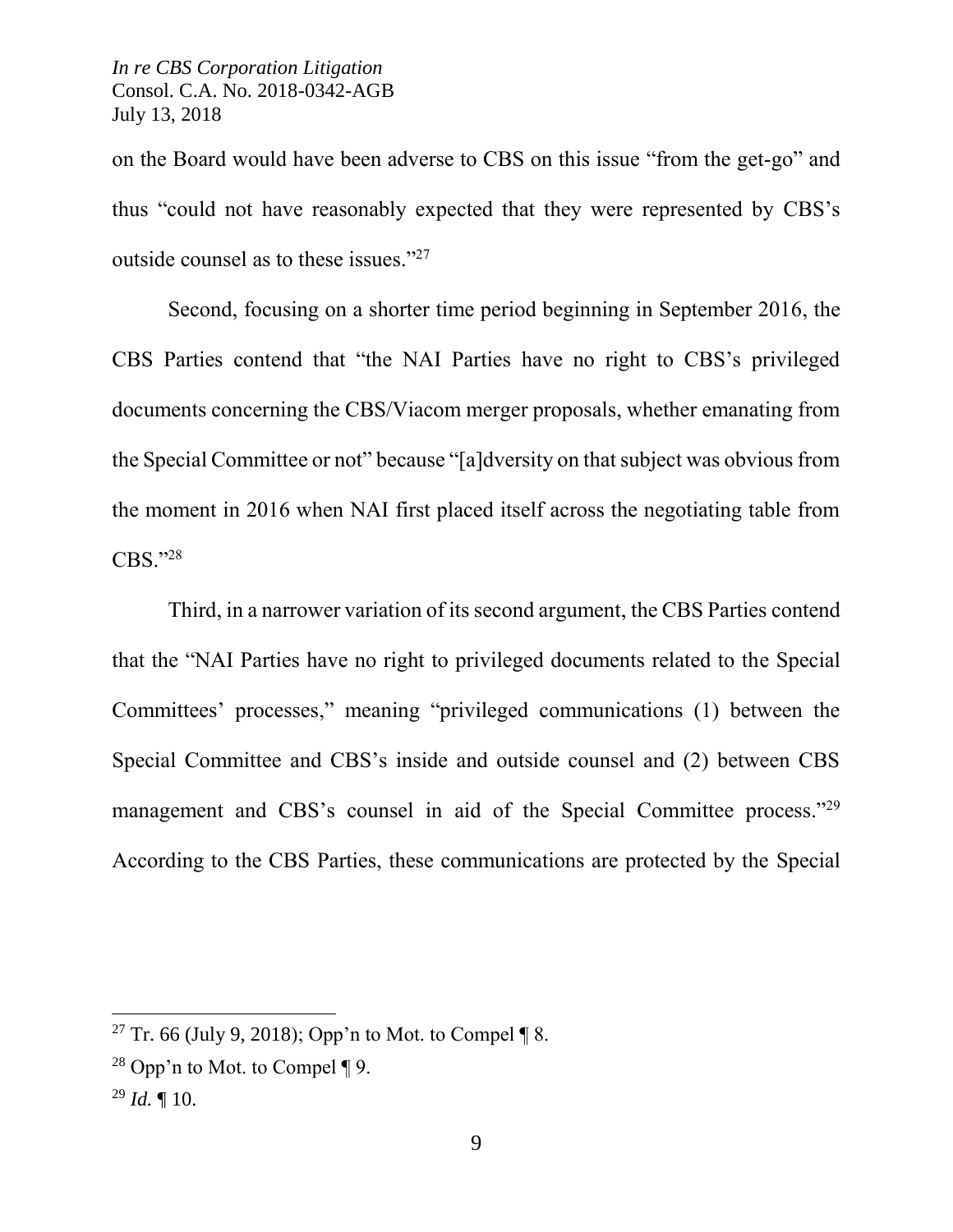Committees' privilege because the Special Committees were "explicitly authorized to work with and direct 'directors, officers, employees and agents'" of CBS. $30$ 

Finally, the CBS Parties contend that "even if certain NAI Affiliated Directors were entitled to access CBS's privileged documents in their capacities as directors, the other NAI Parties—including NAI and its counsel—have no right to such information [because] NAI lacks the contractual designation rights required to access such information." 31

## **III. Analysis**

The key legal principles relevant to this motion were explained cogently in Vice Chancellor Laster's decision in *Kalisman v. Friedman*. 32 He first summarized a director's general right of access to privileged board information under Delaware law, as follows:

A director's right to information is essentially unfettered in nature. The right includes equal access to board information. A company cannot pick and choose which directors will receive which information.

The director's right to information extends to privileged material. As a general rule, a corporation cannot assert the privilege to deny a director access to legal advice furnished to the board during the director's tenure. The rationale for this rule is that all directors are responsible for the proper management of the corporation, and thus, should be

<sup>30</sup> *Id.* ¶¶ 35-36.

 $31$  *Id.*  $\P$  11.

<sup>32</sup> 2013 WL 1668205 (Del. Ch. Apr. 17, 2013).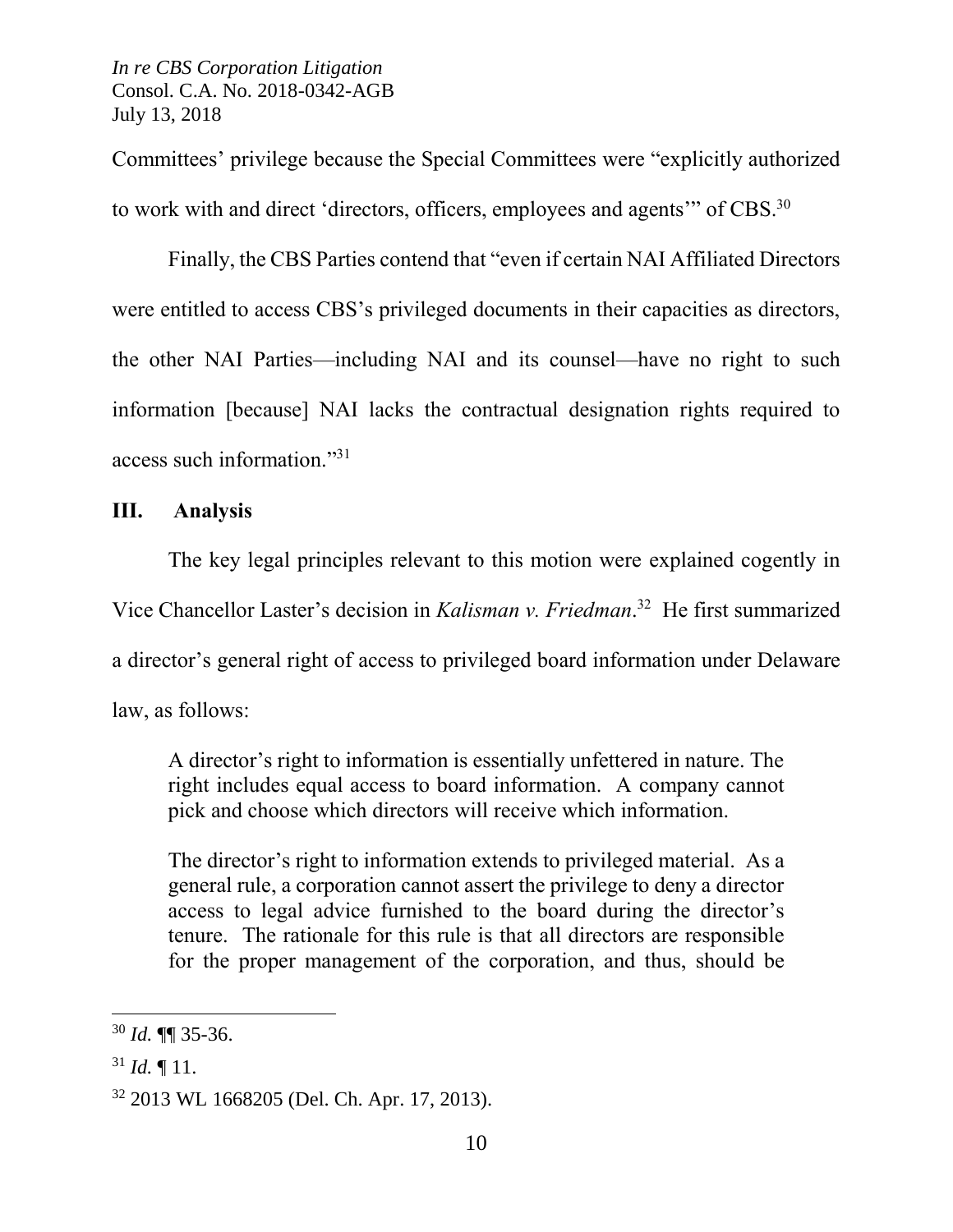> treated as a joint client when legal advice is rendered to the corporation through one of its officers or directors.<sup>33</sup>

Vice Chancellor Laster then identified the following "three recognized limitations

on a director's ability to access privileged information":

First, the director's right can be diminished by an *ex ante* agreement among the contracting parties . . .

Second, a board can act pursuant to 8 *Del. C.* § 141(c) and openly with the knowledge of the excluded director to appoint a special committee. A committee would be free to retain separate legal counsel, and its communications with that counsel would be properly protected, at least to the extent necessary for the committee's ongoing work, such as conducting a special committee investigation or negotiating an interested transaction . . .

Third, a board or a committee can withhold privileged information once sufficient adversity exists between the director and the corporation such that the director could no longer have a reasonable expectation that he was a client of the board's counsel.<sup>34</sup>

With respect to the third category, *Kalisman* cites *SBC Interactive, Inc. v.* 

*Corporate Media Partners*, where Justice Jacobs, writing as a Vice Chancellor,

explained that "appropriate governance procedures" must be employed in this

situation:

Normally a director will be entitled to equal access to legal advice furnished to the other board members, because normally the interests of all directors are identical. Where, however, a director's interests come into conflict with the interests of the corporation on a given issue,

<sup>33</sup> *Id.* at \*3-4 (internal quotations and citations omitted).

<sup>34</sup> *Id.* at \*4–5.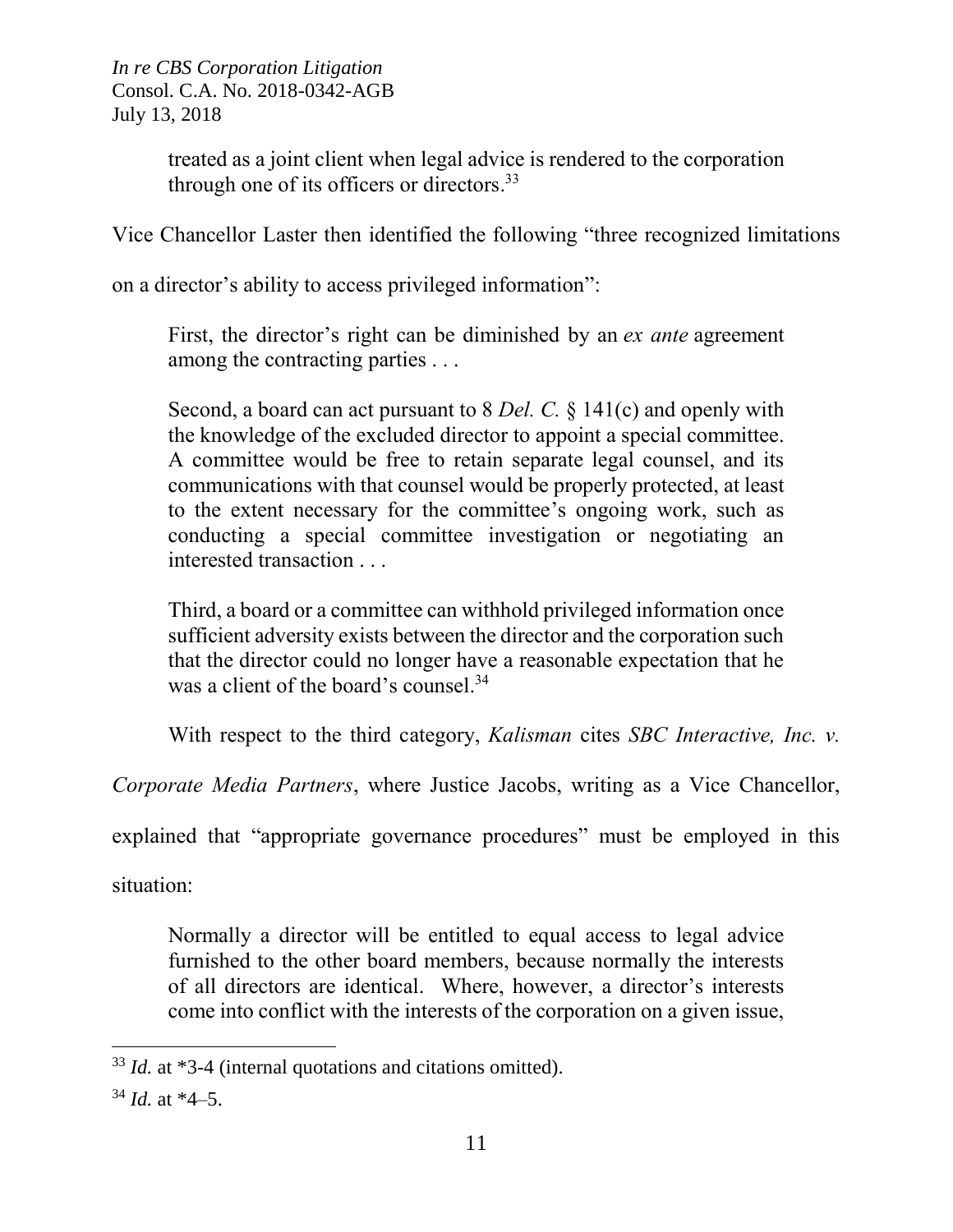> the board is entitled to deliberate—and receive legal advice—in confidence and without having to share that advice with the director whose interests are adverse, *so long as the board employs appropriate governance procedures*. 35

The example of "appropriate governance procedures" discussed in *SBC Interactive*

was to openly form a special committee, which would ensure that the director

involved had no reasonable expectation that he was a client of the board's counsel:

[I]f the board, in the presence of the plaintiff's designee, had openly (*i.e.*, with the disfavored director's knowledge) voted to establish a special committee to consider this question in confidence, it could properly have done so, and any advice rendered by legal counsel to that committee would have been protected by the attorney-client privilege. Had that process been employed, the plaintiff's director designee would have had no reasonable expectation that he was a client of the board's counsel on a par with the remaining directors.<sup>36</sup>

Referencing his prior decision in *Moore Business Forms, Inc. v. Cordant Holdings Corp.*, <sup>37</sup> Justice Jacobs further explained in *SBC Interactive* that concealing the existence of adversity may create a reasonable (although mistaken) expectation on the part of a director that he was being treated identically with the other directors thus entitling that director to access the privileged information provided to the other directors:

To express it differently, although in *Moore* the interests of the plaintiff's director designee and the remaining directors were in fact

<sup>35</sup> 1997 WL 770715, at \*6 (Del. Ch. Dec. 9, 1997) (emphasis added).

<sup>36</sup> *Id.* at \*6 (footnote omitted).

<sup>37</sup> 1996 WL 307444 (Del. Ch. June 4, 1996).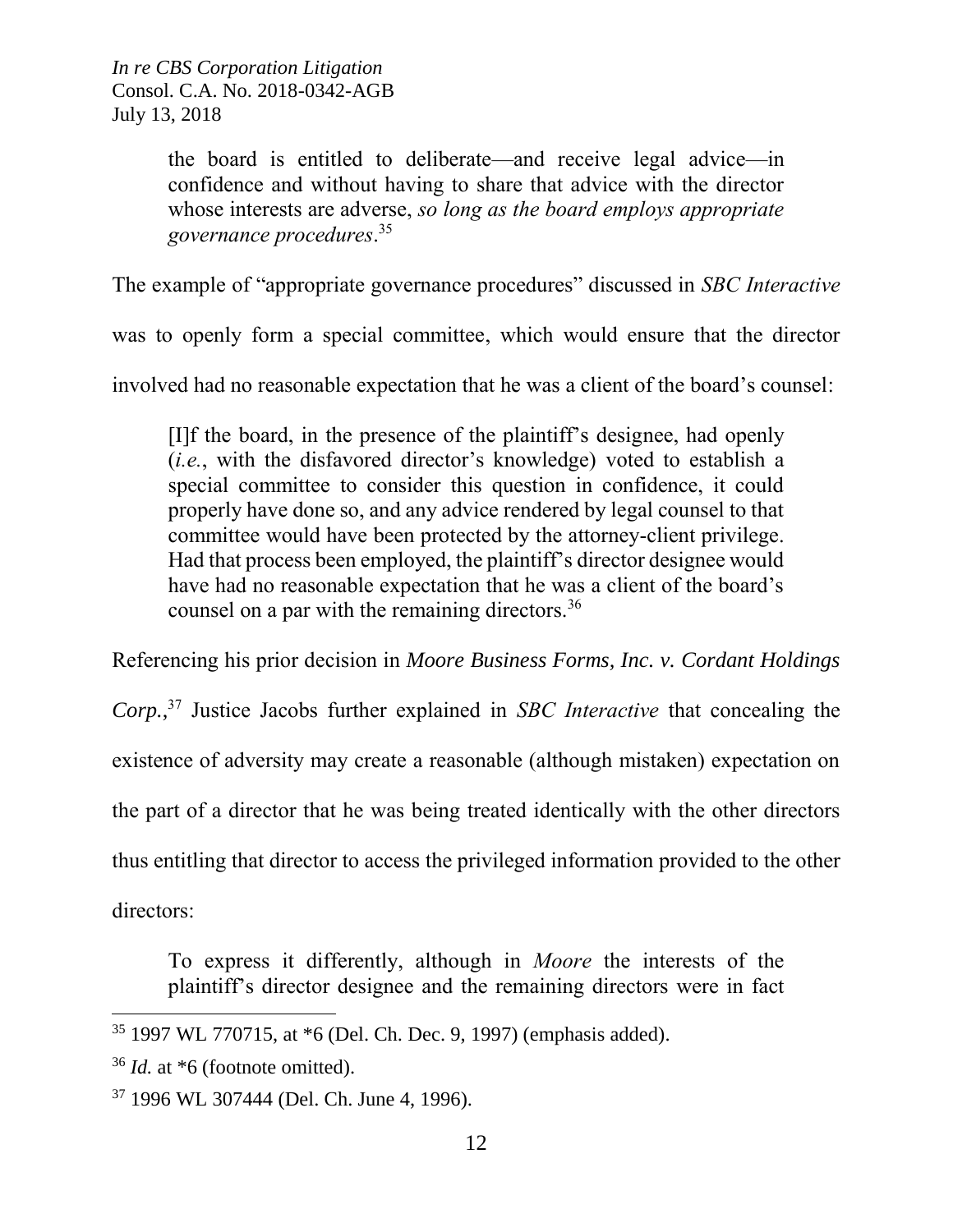adverse, the remaining directors and the corporation's management deliberately concealed the adversity until a time of their choosing, and created a reasonable expectation (and reliance) on the director designee's part that the "normal" attorney-client relationship existing in the absence of adverse interests would prevail. In those circumstances, the Court held that the plaintiff was a "client" of the board's counsel and that the attorney-client privilege could not be asserted against it.<sup>38</sup>

When the corporation seeks to assert privilege against a director, the corporation "has the burden to establish when sufficient adversity existed."<sup>39</sup>

\* \* \* \* \*

The NAI Parties ask the court to apply the legal principles summarized above in connection with its motion at the outset of discovery in an expedited case. Although this court has recognized the benefit of doing so in certain circumstances, it is problematic to do so here for the eleven-year period predating the formation of the 2016 Special Committee. This is because the record is too undeveloped to make informed judgments in the abstract about (i) when moments of adversity may have arisen between CBS and the NAI Affiliated Directors concerning a given issue during this period and, if they did, (ii) whether the NAI Affiliated Directors were (or reasonably should have been) aware of the existence of such adversity such that they could not have had a reasonable expectation that they were clients of CBS Counsel

<sup>38</sup> 1997 WL 770715, at \*6*.*

<sup>39</sup> *In re Oxbow Carbon LLC*, 2017 WL 898380, at \*1 (Del. Ch., Mar. 07, 2017) (ORDER).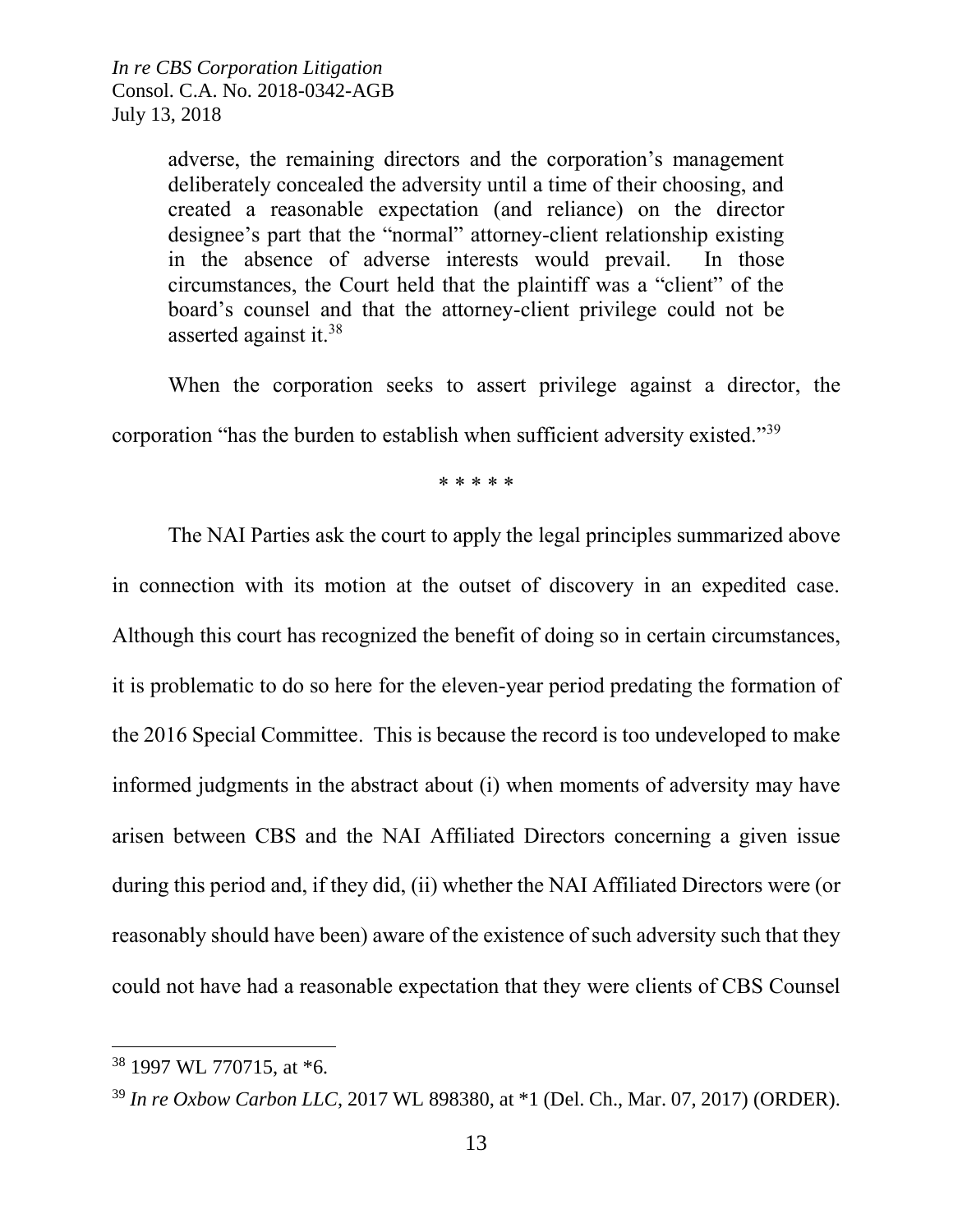at a given time. Accordingly, the court declines to rule on the motion with respect to this time period. Instead, the parties should do what litigants normally do during discovery: the party wishing to challenge the assertion of privilege should do so after the assertion actually has been made so that the challenge can be considered in a more specific factual context.

Turning to the period from when the 2016 Special Committee was formed in September 2016 until May 14, 2018, a sufficient record exists in my view for the court to provide guidance on the two categories of information the NAI Parties seek for that time period. I begin with the second category. To repeat, that category seeks "communications between the (i) members of the special committees of the CBS board formed to consider a potential CBS/Viacom transaction or committee counsel, on the one hand, and (ii) CBS Counsel, on the other hand." 40 In my opinion, the NAI Affiliated Directors (and thus the NAI Parties) are not entitled to this information.

In asking the Board to consider a potential combination of CBS and Viacom, the NAI Parties placed themselves across the negotiating table from CBS. As such, the NAI Parties created sufficient adversity with CBS such that the NAI Affiliated Directors could not—to use the court's words from *Kalisman*—"have a reasonable

 $40$  Mot. to Compel ¶ 6.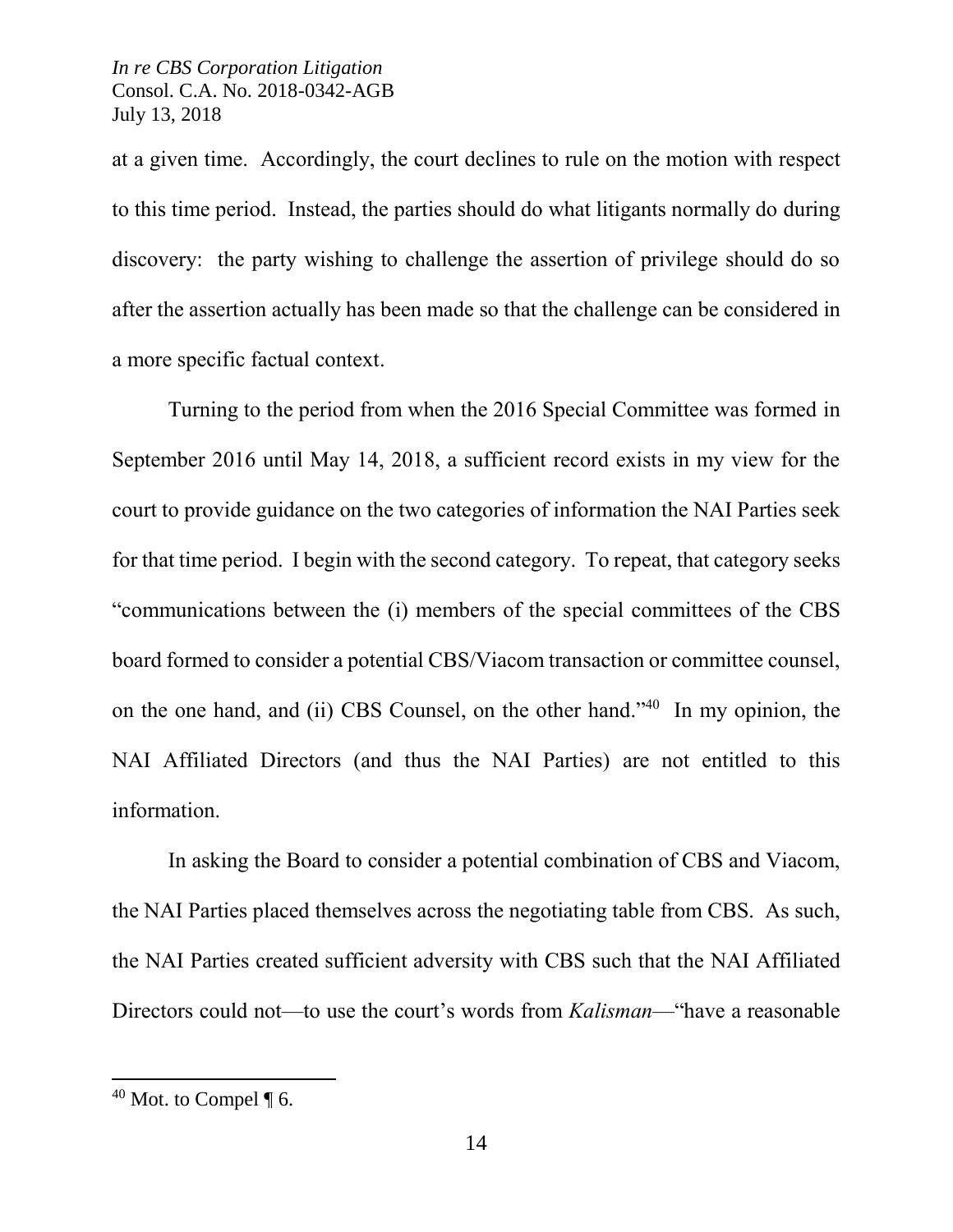expectation that [they were] a client of the *board's counsel or the Special Committee's counsel* with respect to" matters delegated to the Special Committees. 41 In forming a Special Committee in 2016 and again in 2018 to consider a potential combination, CBS employed appropriate governance procedures that openly put the NAI Affiliated Directors on notice that they would be segregated from the CBS side of the deliberations, including privileged information relating thereto. At that point, the Board—operating through the Special Committees—was "entitled to deliberate—and receive legal advice—in confidence and without having to share that advice with the director whose interests are adverse<sup>[ $.$ ]"<sup>42</sup></sup>

Consistent with the foregoing, the NAI Parties do not take issue with being segregated from advice provided by counsel that the Special Committees separately retained (White & Case LLP and Weil, Gotshal & Manges LLP). Indeed, the NAI Parties concede that adversity was "manifest" between the NAI Affiliated Directors and the Special Committees and their separate counsel.<sup>43</sup> The NAI Parties nevertheless assert that the NAI Affiliated Directors are entitled to access communications between CBS Counsel, on the one hand, and the Special Committees and/or their separate counsel, on the other hand. Although no precedent

<sup>41</sup> *Kalisman*, 2013 WL 1668205, at \*5 (emphasis added).

<sup>42</sup> *See SBC Interactive*, 1997 WL 770715, at \*6.

<sup>43</sup> NAI Parties' Reply in Supp. of Mot. to Compel ¶ 16 (Dkt. 127).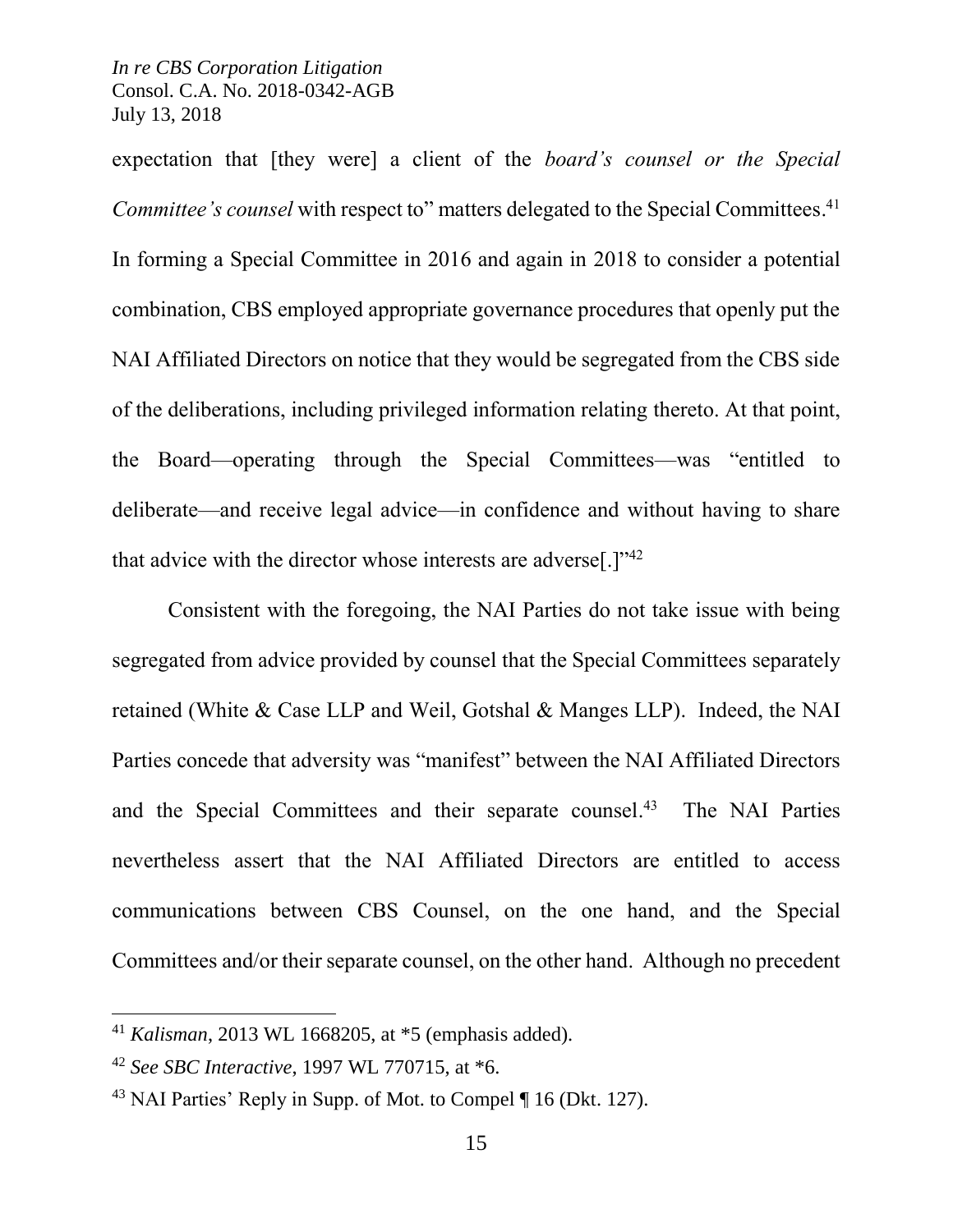$\overline{\phantom{a}}$ 

has been cited analyzing this specific issue, I am not persuaded by the NAI Parties' argument and believe that the adversity should have been equally manifest to the NAI Affiliated Directors in this situation as well.

To start, it is logical to expect that a special committee charged with evaluating a proposed transaction (including matters "relating to" and "arising from" such proposed transaction) may wish or may need to confer with the corporation's in-house lawyers and outside counsel to discharge their duties in an informed and responsible manner. That appears to be particularly true here, where Wachtell Lipton possessed extensive historical knowledge about CBS and its relationship with NAI from having represented CBS virtually from the date it became a separate public company.

Apart from being logical, none of this could be a surprise to the NAI Affiliated Directors because, as discussed above, the authorizing resolutions and charters that the Board approved in forming both Special Committees specifically directed "that the directors, officers, employees and *agents* of the Corporation" must cooperate fully with the Special Committees and their advisors so that they could carry out their duties. <sup>44</sup> It would make no sense to direct these persons, which plainly include outside counsel as an "agent" of CBS, to cooperate fully with the Special

<sup>44</sup> Stronach Aff. Ex. 7, at CBS00000232; Ex. 8, at CBS00000109 (emphasis added).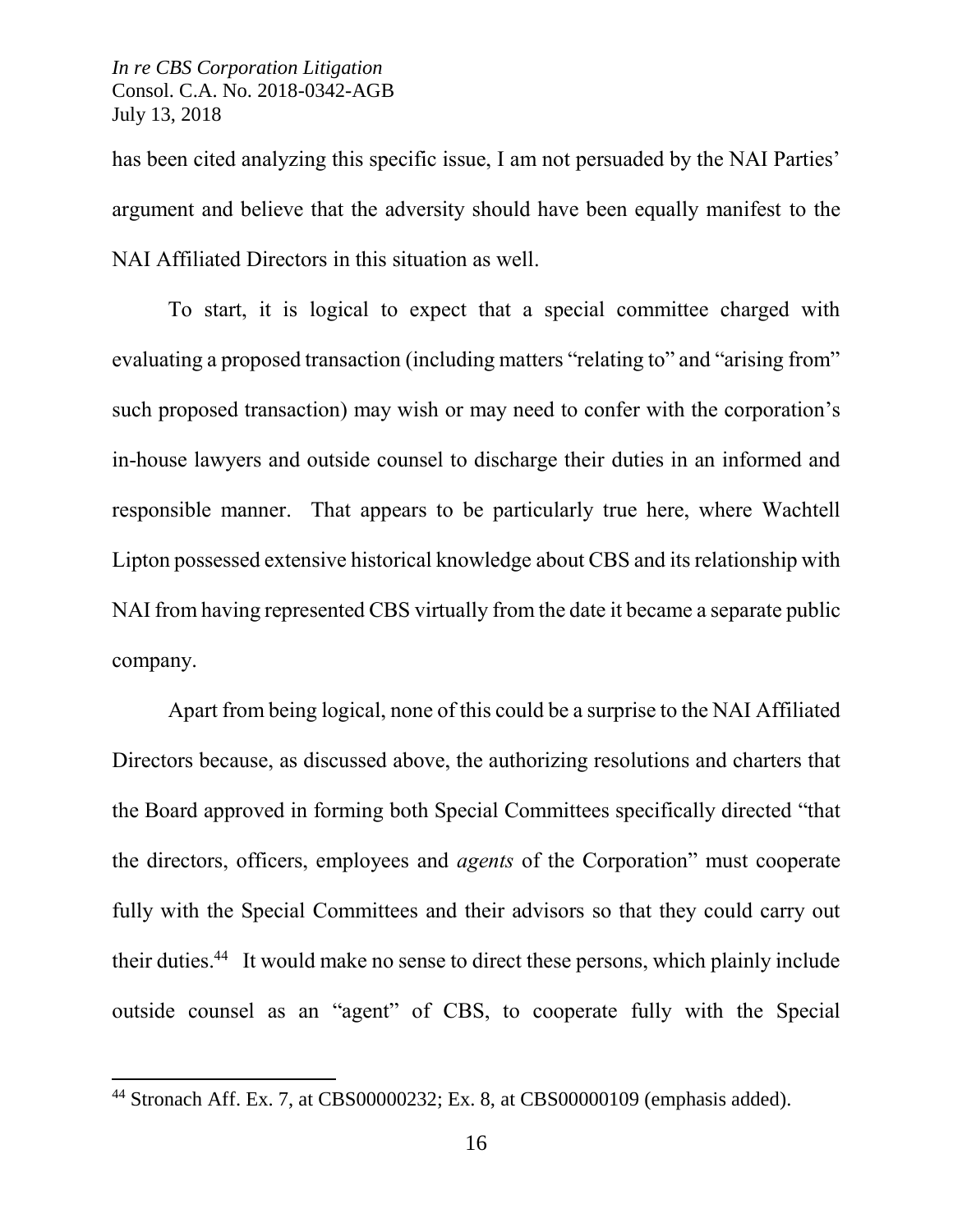Committees only to expose to an adverse party what they shared with the Special Committees.

In short, given the adversity of interests that prompted the creation of the Special Committees and given the mandate they were provided as part of a transparent process, the NAI Affiliated Directors could not have had a reasonable expectation that they were clients of CBS Counsel insofar as CBS Counsel was acting in aid of the process undertaken by either of the Special Committees. To reach the opposite conclusion would undermine the legitimate expectation that the Special Committees' deliberative processes would be held in confidence and would not be shared with designees of the party whose adverse interests necessitated their formation in the first place. Accordingly, the NAI Parties' request to compel the second category of information is denied.

The first category of information the NAI Parties seek is "communications with and between CBS Counsel and any officer or director of CBS."<sup>45</sup> My reasoning with respect to the second category dictates my disposition of this request as well. That is, insofar as the first category seeks any communications between CBS Counsel and an officer or director of CBS that was undertaken in aid of the process of either of the Special Committees, the motion to compel will be denied for the

 $45$  Mot. to Compel ¶ 6.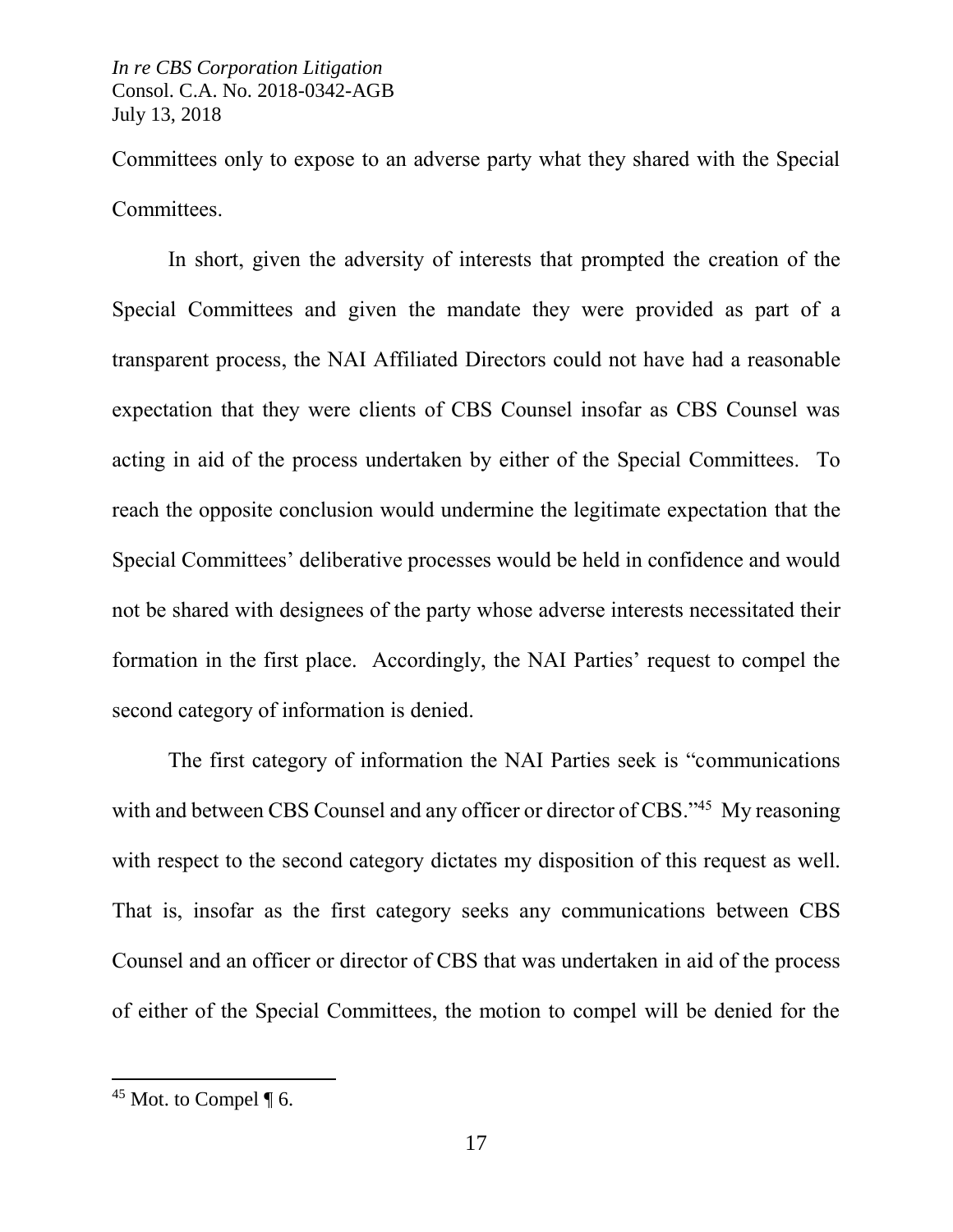$\overline{\phantom{a}}$ 

reasons discussed previously. Otherwise, the motion will be granted because no factual basis has been identified to support the conclusion that the NAI Affiliated Directors were made aware (or reasonably should have been aware) that CBS Counsel was not representing them jointly with the other CBS directors with respect to any matter *other than the matters falling within the purview of the Special Committees for which CBS Counsel provided assistance.* 

Finally, I reject the CBS Parties' request that access to any CBS privileged information that may be provided as a result of this ruling be limited to the NAI Affiliated Directors and not shared with the NAI Parties or their counsel. Apart from the fact that no clear precedent has been cited supporting the imposition of such a condition,<sup>46</sup> practical considerations dictate this conclusion. Given that Ms. Redstone is one of the NAI Affiliated Directors (as well as one of the NAI Parties) and, by all accounts, is the key decision-maker for NAI, it is simply not realistic or practical to believe that any information to which she may become privy as a result of this ruling could be segregated from her thought process as an adversary of CBS

<sup>&</sup>lt;sup>46</sup> The weight of precedent seems to support the opposite conclusion as a general matter. *See Kalisman*, 2013 WL at \*6 ("When a director serves as the designee of a stockholder on the board, and when it is understood that the director acts as the stockholder's representative, then the stockholder is generally entitled to the same information as the director.") (citing *Moore*, 1996 WL 307444, at \*4; *KLM v. Checchi*, 1997 WL 525861, at \*2-3 (Del. Ch. July 23, 1997); *AOC Ltd. P'ship v. Horsham Corp.*, 1992 WL 97720, at \*1 (Del. Ch. May 5, 1992)).